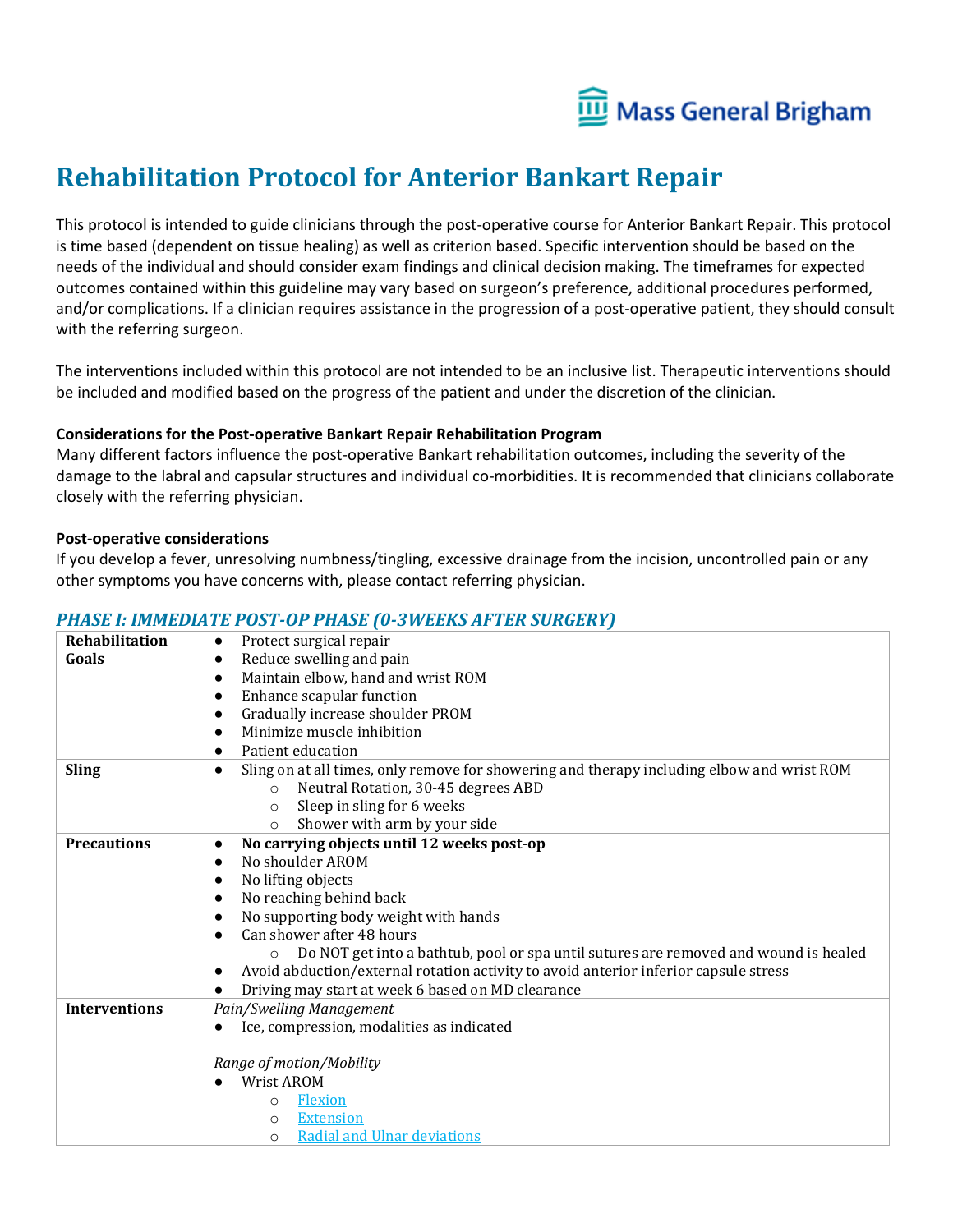| PROM: Begin week 2<br>$\bullet$                                           |
|---------------------------------------------------------------------------|
| Flexion $\leq$ 90 degrees<br>$\circ$                                      |
| Pendulums<br>$\circ$                                                      |
| Seated GH flexion table slide<br>$\circ$                                  |
| <b>External rotation in scapular plane to &lt; 20 degrees</b><br>$\Omega$ |
|                                                                           |
| AAROM: Begin week 3                                                       |
| Supine flexion with cane and self-support to 90 degrees<br>$\Omega$       |
| Cane ER to <20 degrees<br>$\Omega$                                        |
|                                                                           |
| Strengthening                                                             |
| <b>Ball Squeezes</b>                                                      |
| Week 2:                                                                   |
| <b>Scapular retraction</b><br>$\circ$                                     |
| <b>Standing scapular setting</b><br>$\circ$                               |
| Inferior glide<br>$\Omega$                                                |
| Week 3 Submaximal shoulder isometrics - Avoid ER/IR                       |
| Flexion<br>$\circ$                                                        |
| <b>Extension</b><br>$\circ$                                               |
| <b>Abduction - With Brace on</b><br>$\Omega$                              |
| PROM shoulder flexion to 90 degrees<br>$\bullet$                          |
| PROM shoulder ER to 20 degrees<br>٠                                       |
| Palpable muscle contraction felt in scapular and shoulder musculature     |
| No complications with phase 1                                             |
|                                                                           |

# *PHASE II: PROTECTION PHASE (4-5WEEKS AFTER SURGERY)*

| Rehabilitation        | Protect surgical repair<br>$\bullet$                                         |
|-----------------------|------------------------------------------------------------------------------|
| Goals                 | Promote dynamic stability and proprioception<br>$\bullet$                    |
|                       | Reduce swelling and pain<br>$\bullet$                                        |
|                       | Gradually restore shoulder PROM<br>٠                                         |
|                       | Minimize substitution patterns with AAROM<br>$\bullet$                       |
|                       | Patient education<br>$\bullet$                                               |
| <b>Sling</b>          | Continue use of sling unless instructed otherwise by surgeon<br>٠            |
| <b>Precautions</b>    | No carrying objects until 12 weeks post-op<br>$\bullet$                      |
|                       | No lifting objects<br>$\bullet$                                              |
|                       | No supporting body weight with hands                                         |
|                       | No AROM                                                                      |
|                       | Driving may start at week 6 based on MD clearance                            |
| <b>Additional</b>     | Pain/Swelling management                                                     |
| <b>Intervention</b>   | Cryotherapy and Modalities as indicate                                       |
| <i>*Continue with</i> |                                                                              |
| Phase I               | Range of motion/Mobility                                                     |
| interventions         | <b>PROM</b>                                                                  |
|                       | Flexion to 140<br>$\circ$                                                    |
|                       | ER to 45 degrees in scapular plane<br>$\circ$                                |
|                       | ER to 45 @ 90 degrees ABD<br>$\circ$                                         |
|                       | Full Abduction in scapular plane and Internal rotation<br>$\circ$            |
|                       | AAROM: Same ROM guidelines as above                                          |
|                       | <b>Washcloth press-up</b><br>$\Omega$                                        |
|                       | Table slides flexion and abduction<br>$\circ$                                |
|                       | Seated/standing shoulder elevation with cane<br>$\circ$                      |
|                       | <b>Wall climbs</b><br>$\circ$                                                |
|                       | Pulleys<br>$\circ$                                                           |
|                       |                                                                              |
|                       | Strengthening                                                                |
|                       | Submaximal rotator cuff isometrics: ER, IR, flexion, abduction and extension |

Massachusetts General Brigham Sports Medicine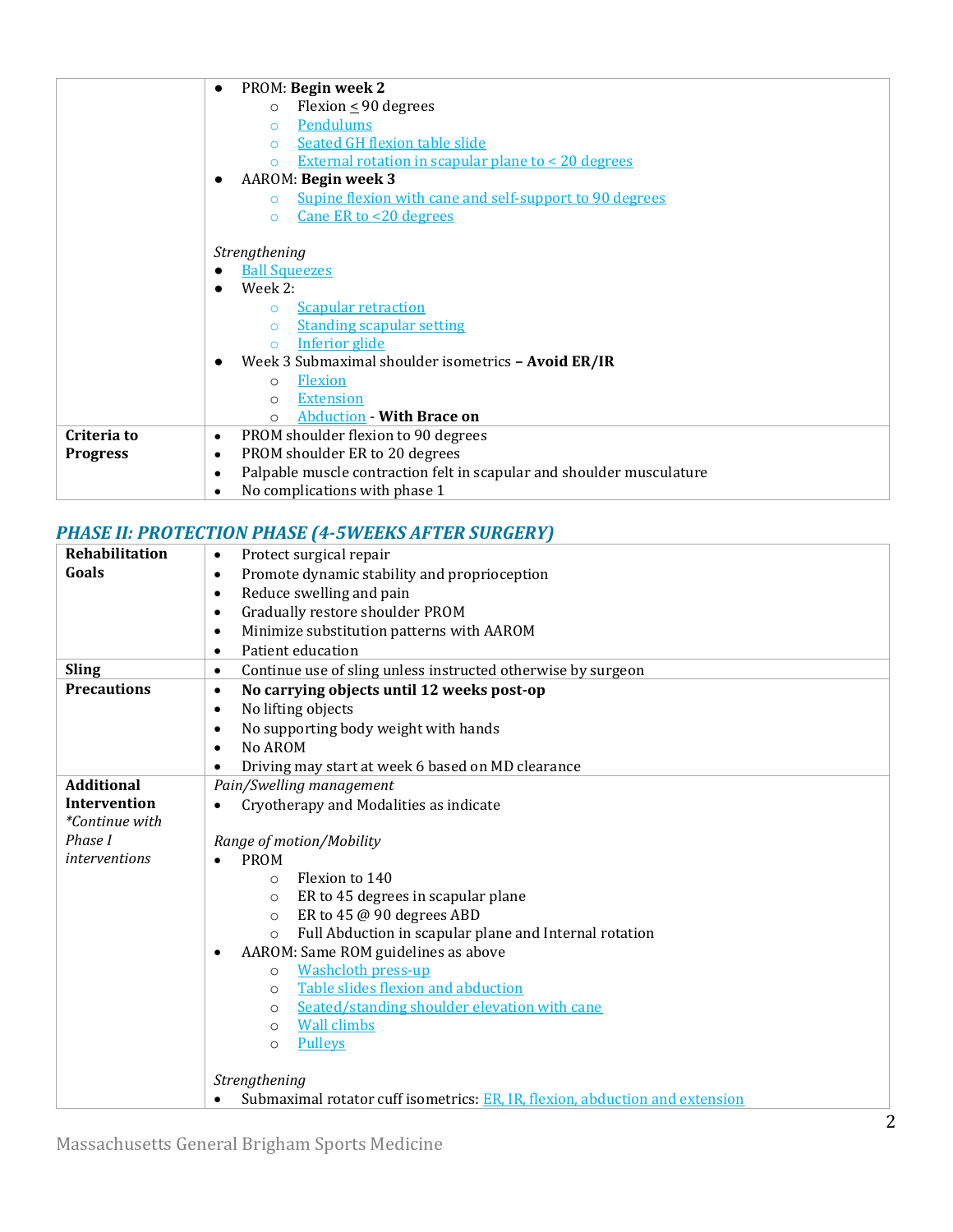|                 | Periscapular strengthening: Row, shoulder extension on physio-ball, serratus punch<br>٠ |
|-----------------|-----------------------------------------------------------------------------------------|
| Criteria to     | ROM guidelines: Unless otherwise specified by surgeon:<br>٠                             |
| <b>Progress</b> | PROM shoulder flexion to 140 degrees<br>$\Omega$                                        |
|                 | PROM shoulder ER in scapular plane to 45 degrees<br>$\circ$                             |
|                 | PROM shoulder ER in 90 degrees ABD to 45 degrees<br>$\circ$                             |
|                 | PROM shoulder IR in scapular plane to 50 degrees<br>$\circ$                             |
|                 | <b>Full abduction PROM</b>                                                              |
|                 | Minimal substitution patterns with AAROM<br>C                                           |
|                 | Pain $< 2/10$<br>٠                                                                      |
|                 | No complications with Phase II<br>٠                                                     |

## *PHASE III: INTERMEDIATE PHASE (6-8 WEEKS AFTER SURGERY)*

| Rehabilitation      | Gradually increase shoulder PROM/AROM<br>$\bullet$                                                             |
|---------------------|----------------------------------------------------------------------------------------------------------------|
| Goals               | Preserve integrity of surgical repair<br>$\bullet$                                                             |
|                     | Independence with ADLs<br>$\bullet$                                                                            |
|                     | Initiate rotator cuff strengthening<br>$\bullet$                                                               |
|                     | Progress periscapular strengthening<br>$\bullet$                                                               |
|                     | Enhance neuromuscular control<br>$\bullet$                                                                     |
|                     | Patient education<br>$\bullet$                                                                                 |
| <b>Sling</b>        | Discontinue use of sling<br>$\bullet$                                                                          |
| <b>Precautions</b>  | No aggressive ROM/stretching<br>$\bullet$                                                                      |
|                     | Avoid strength activities that produce a large amount of anterior shoulder stress (i.e. push-ups,<br>$\bullet$ |
|                     | pec flys)                                                                                                      |
|                     | No anterior mobilizations<br>$\bullet$                                                                         |
|                     | Avoid running on treadmill<br>$\bullet$                                                                        |
|                     | No lifting > 10 lbs<br>$\bullet$                                                                               |
| <b>Additional</b>   | Range of motion/Mobility                                                                                       |
| <b>Intervention</b> | PROM: ER: 50-65 deg scapular plane, ER @ 90 < 75 deg, Flexion < 160 deg<br>$\bullet$                           |
| *Continue with      | <b>AAROM</b><br>$\bullet$                                                                                      |
| Phase I-II          | <b>AROM</b><br>$\bullet$                                                                                       |
| Interventions as    | Start in gravity minimized positions and progress to full AROM in gravity resisted<br>$\circ$                  |
| appropriate.        | positions                                                                                                      |
|                     | Enhance Pec Minor length<br>$\bullet$                                                                          |
|                     | Begin posterior capsule stretching:<br>$\bullet$                                                               |
|                     | Cross arm stretch<br>$\circ$                                                                                   |
|                     | Sleeper stretch<br>$\circ$                                                                                     |
|                     | Posterior/inferior GHJ mobilizations if needed<br>$\circ$                                                      |
|                     |                                                                                                                |
|                     | Strengthening                                                                                                  |
|                     | Rotator cuff: side-lying external rotation, standing external and internal rotation with band                  |
|                     | Begin with gentle isotonics and rhythmic stabilization<br>$\circ$                                              |
|                     | Start with closed chain and progress to open chain<br>$\circ$                                                  |
|                     | Periscapular: shoulder extension with band, row with band, push up plus on knees, prone<br>$\bullet$           |
|                     | shoulder extension, forward punch dumbbell or band.                                                            |
|                     | <b>Motor Control</b>                                                                                           |
|                     | Rhythmic Stabilization Internal and external rotation in scaption and 90-125 deg flexion<br>$\bullet$          |
|                     | Rhythmic stabilization IR/ER and flexion 90-125 deg                                                            |
|                     | $\bullet$                                                                                                      |
|                     | Ouadruped alternating isometrics and ball stabilization on the wall<br>$\bullet$                               |
|                     | Modalities as needed                                                                                           |
|                     |                                                                                                                |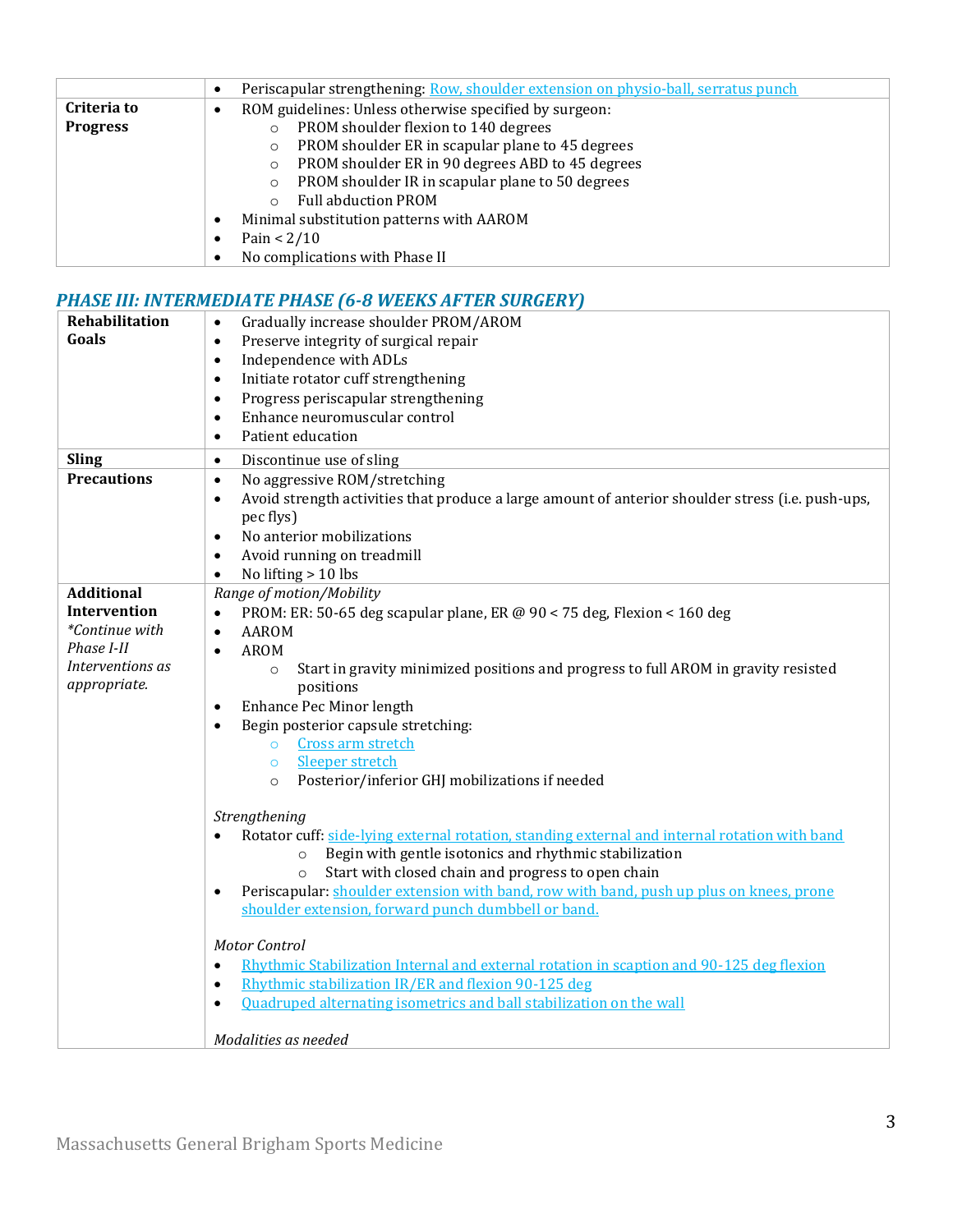| Criteria to     | Negative apprehension signs                                |
|-----------------|------------------------------------------------------------|
| <b>Progress</b> | Pain $< 2/10$                                              |
|                 | ROM Guidelines: Unless otherwise specified by surgeon<br>٠ |
|                 | Flexion: 160 degrees<br>$\circ$                            |
|                 | <b>Full Abduction</b>                                      |
|                 | PROM IR to 65 degrees in scapular plane<br>$\circ$         |
|                 | PROM ER to 50-65 degrees in scapular plane<br>$\circ$      |
|                 | PROM ER to 75 degrees in 90 degrees ABD                    |

# *PHASE IV: TRANSITIONAL PHASE (9-11 WEEKS AFTER SURGERY)*

| <b>Rehabilitation</b>   | Preserve the integrity of the surgical repair<br>$\bullet$                                                        |
|-------------------------|-------------------------------------------------------------------------------------------------------------------|
| Goals                   | Gradually increase shoulder PROM/AROM<br>$\bullet$                                                                |
|                         | Progress rotator cuff strength<br>$\bullet$                                                                       |
|                         | Progress periscapular strength<br>$\bullet$                                                                       |
|                         | Improve dynamic shoulder stability<br>$\bullet$                                                                   |
| <b>Precautions</b>      | Do not stress anterior capsule with aggressive overhead strengthening<br>$\bullet$                                |
|                         | Avoid contact sports<br>$\bullet$                                                                                 |
|                         | No lifting > 10lbs                                                                                                |
| <b>Additional</b>       | Range of motion/mobility                                                                                          |
| <b>Interventions</b>    | PROM: Full<br>$\bullet$                                                                                           |
| <i>*Continue with</i>   | AROM: Full<br>$\bullet$                                                                                           |
| Phase I-III             | Continue with capsular stretching<br>$\bullet$                                                                    |
| <i>interventions as</i> |                                                                                                                   |
| appropriate.            | Strengthening                                                                                                     |
|                         | Light resistance until week 12<br>$\bullet$                                                                       |
|                         | Rotator cuff: $\frac{Side - lying ABD}{A}$ standing ABD, scaption and shoulder flexion to 90 degrees<br>$\bullet$ |
|                         | Periscapular: Prone T and Y, full push-up plus, prone ER at 90, wall push-up, W exercise,<br>$\bullet$            |
|                         | dynamic hug                                                                                                       |
|                         | Biceps and triceps<br>٠                                                                                           |
|                         | <b>Shrugs</b><br>$\bullet$                                                                                        |
|                         |                                                                                                                   |
|                         | Motor Control                                                                                                     |
|                         | PNF D1 and D2 diagonals<br>$\bullet$                                                                              |
|                         | Continue PNF strengthening<br>$\bullet$                                                                           |
| Criteria to             | No signs of apprehension<br>$\bullet$                                                                             |
| <b>Progress</b>         | Full pain-free PROM and AROM<br>$\bullet$                                                                         |
|                         | Minimal to no substitution with shoulder AROM<br>$\bullet$                                                        |
|                         | Demonstrates symmetric scapular mechanics with all exercises<br>$\bullet$                                         |
|                         | Pain $< 2/10$<br>$\bullet$                                                                                        |

## *PHASE V: STRENGTHENING PHASE (12-16 WEEKS AFTER SURGERY)*

| <b>Rehabilitation</b> | Maintain full pain-free ROM<br>$\bullet$                                              |
|-----------------------|---------------------------------------------------------------------------------------|
| Goals                 | Enhance functional use of upper extremity<br>$\bullet$                                |
|                       | Gradually progress activities with ultimate return to full function<br>٠              |
| <b>Precautions</b>    | Do not begin throwing or overhead athletic moves until 4 months post-op<br>٠          |
|                       | Weightlifting:<br>$\bullet$                                                           |
|                       | Avoid wide grip bench, military press or lat pulldowns behind the head<br>$\circ$     |
| <b>Additional</b>     | Strengthening                                                                         |
| <b>Interventions</b>  | Rotator cuff: ER at 90 degrees, IR at 90 degrees<br>$\bullet$                         |
| <i>*Continue with</i> | Closed chain exercises:<br>$\bullet$                                                  |
| Phase II-IV           | Push-ups: $wall \rightarrow incline \rightarrow knee \rightarrow standard$<br>$\circ$ |
| <i>interventions</i>  | Quadruped<br>$\circ$                                                                  |
|                       | Lat pull down<br>$\bullet$                                                            |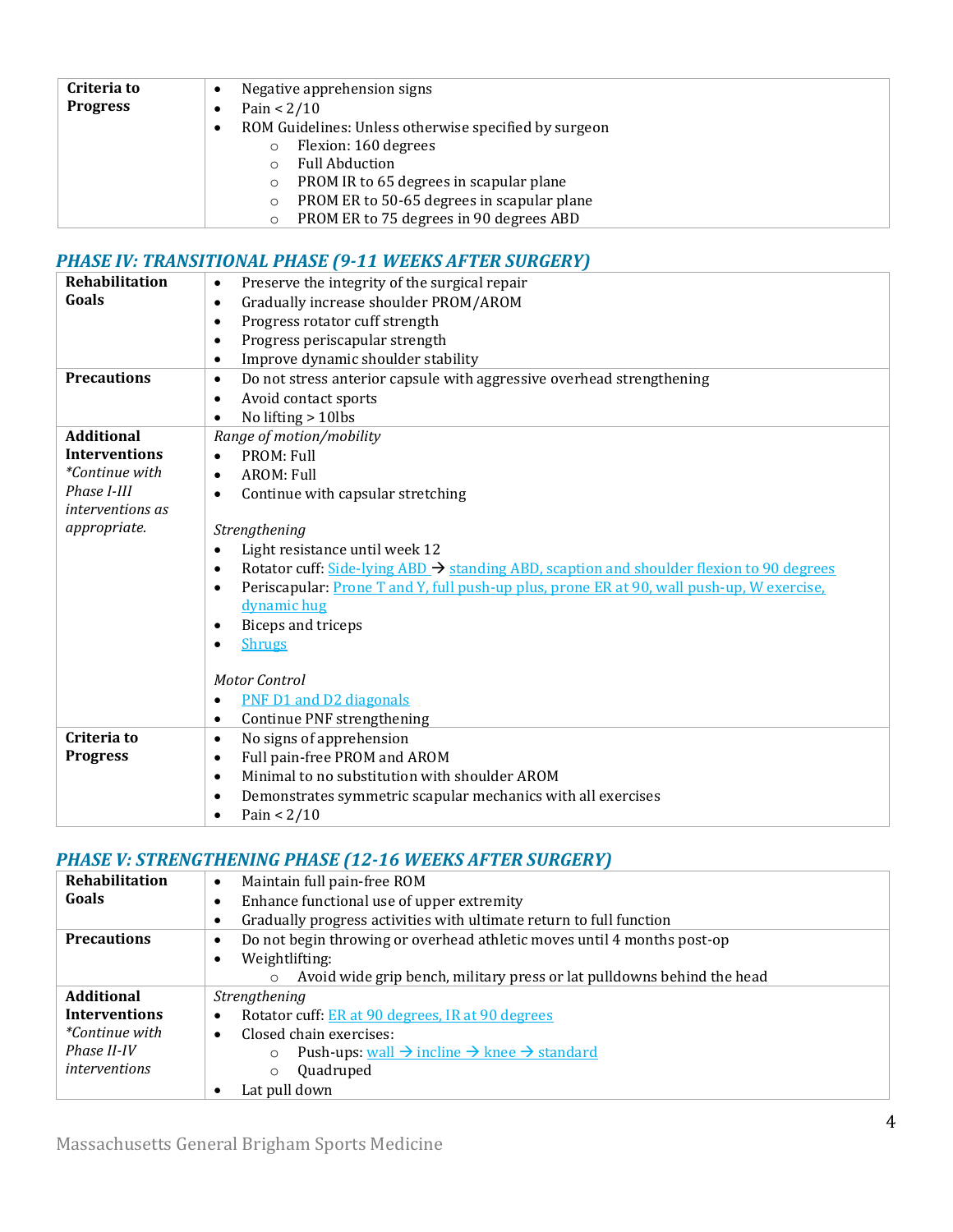|                 | Throwers ten - if applicable<br>$\bullet$                                                   |
|-----------------|---------------------------------------------------------------------------------------------|
|                 | <b>Endurance training</b><br>$\bullet$                                                      |
|                 | Restricted sport activities (light swimming, half golf swings)<br>$\bullet$                 |
|                 | Progress weights to up to 15lbs<br>$\bullet$                                                |
|                 |                                                                                             |
|                 | Motor control                                                                               |
|                 | Manual resistance PNF<br>$\bullet$                                                          |
|                 | <b>Body Blade</b><br>٠                                                                      |
|                 | UE on uneven surfaces<br>$\bullet$                                                          |
|                 | Serratus wall slide with band<br>$\bullet$                                                  |
|                 |                                                                                             |
|                 | Stretching                                                                                  |
|                 | ER at 90 degrees ABD<br>$\bullet$                                                           |
|                 | Hands behind head<br>$\bullet$                                                              |
| Criteria to     | No pain or tenderness<br>$\bullet$                                                          |
| <b>Progress</b> | 5/5 shoulder strength<br>$\bullet$                                                          |
|                 | Satisfactory shoulder stability<br>$\bullet$                                                |
|                 | Use Quick DASH and/or PENN shoulder scale<br>$\bullet$                                      |
|                 | <b>Upper Extremity Functional Assessment</b><br>$\epsilon$                                  |
|                 | Full pain-free PROM and AROM<br>$\circ$                                                     |
|                 | Joint position sense $\leq$ 5-degree margin of error<br>$\circ$                             |
|                 | Strength 85% of uninvolved arm with isokinetic testing or handheld dynamometer<br>$\circ$   |
|                 | ER/IR ratio $\geq 64\%$<br>$\circ$                                                          |
|                 | Scapular dyskinesis test symmetrical<br>$\circ$                                             |
|                 | Functional performance and shoulder endurance tests $\geq$ 85% of uninvolved arm<br>$\circ$ |
|                 | Males $\geq$ 21 taps; females $\geq$ 23 taps on CKCUEST<br>$\circ$                          |
|                 | Negative impingement and stability signs<br>$\bullet$                                       |
|                 | Performs all exercises with symmetric scapular mechanics<br>$\bullet$                       |

# *PHASE VI: UNRESTRICTED RETURN TO SPORT (4-6 MONTHS AFTER SURGERY)*

| Rehabilitation           | Maintain full pain-free ROM<br>$\bullet$                                                |
|--------------------------|-----------------------------------------------------------------------------------------|
| Goals                    | Enhance functional use of upper extremity<br>٠                                          |
|                          | Gradual return to strenuous work activities<br>٠                                        |
|                          | Gradual return to recreational activities                                               |
|                          | Gradual return to sports activities<br>$\bullet$                                        |
| <b>Additional</b>        | Continue strengthening and motor control exercises<br>$\bullet$                         |
| <b>Interventions</b>     | Begin throwing and overhead sport activities - per MD approval<br>٠                     |
| <i>*Continue with</i>    | Progress into plyometrics<br>٠                                                          |
| Phase III-V              |                                                                                         |
| <i>interventions, as</i> | Refer to specific return-to-sport protocols/throwing programs (coordinate with surgeon) |
| appropriate.             |                                                                                         |
| Criteria to              | Last stage, no additional criteria<br>$\bullet$                                         |
| <b>Progress</b>          |                                                                                         |
|                          |                                                                                         |

Revised 10/2021

| <b>Contact</b>                     | Please email <b>MGHSportsPhysicalTherapy@partners.org</b> with questions specific to this protocol |
|------------------------------------|----------------------------------------------------------------------------------------------------|
| $D = 2 \times 2 \times 3 \times 4$ |                                                                                                    |

References:

- 1. DeFroda SF, Mehta N, Owens BD. Physical therapy protocols for arthroscopic Bankart repair. *Sports Health;* 2018. May/June: 250-258.
- 2. Gaunt BW, McCluskey GM, Uhl TL. An electromyographic evaluation of subdividing active assistive shoulder elevation exercises. *Sports Health;* 2010. 2(5): 424-432.
- 3. Kibler WB, Sciascia AD, Uhl TL, et al. Electromyographic analysis of specific exercises for scapular control in early phases of shoulder rehabilitation. *The American Journal of Sports Medicine.* 2008; 36(9): 1789-1798.